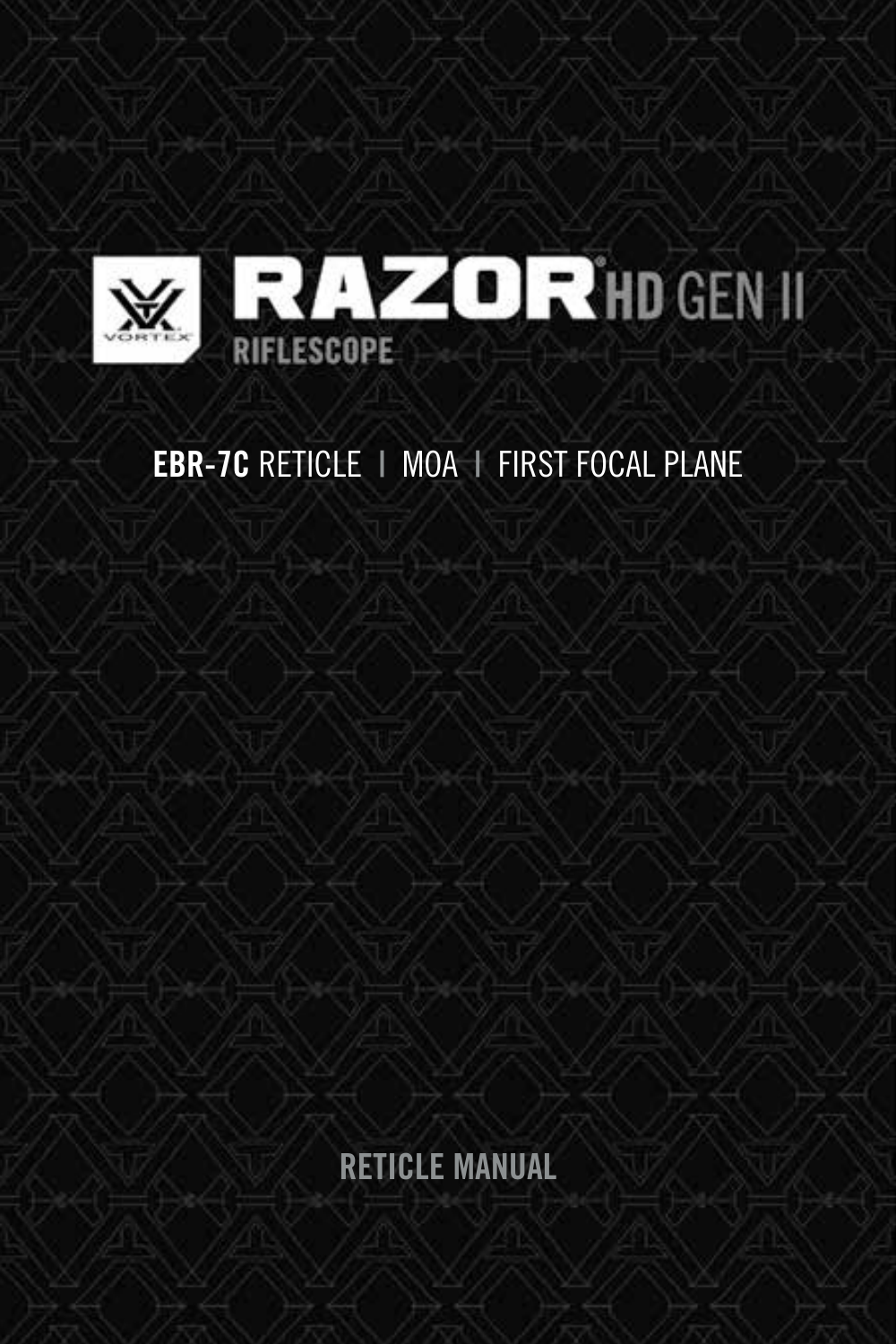

## **VORTEX® EBR-7C MOA RETICLE**

Designed to maximize long-distance shooting and ranging abilities, the EBR-7C MOA reticle can be used to effectively determine ranges, holdovers, windage corrections and moving target leads. Ultra-precision laser etching on the glass reticle ensures that MOA specifications are kept to the tightest tolerances possible. The fine center crosshair subtensions on the EBR-7C MOA reticle were carefully chosen to provide the optimum balance between precision aiming and low light visibility. Includes windage reference dots on drop lines.



Images are for representation only. Product may vary slightly from what is shown.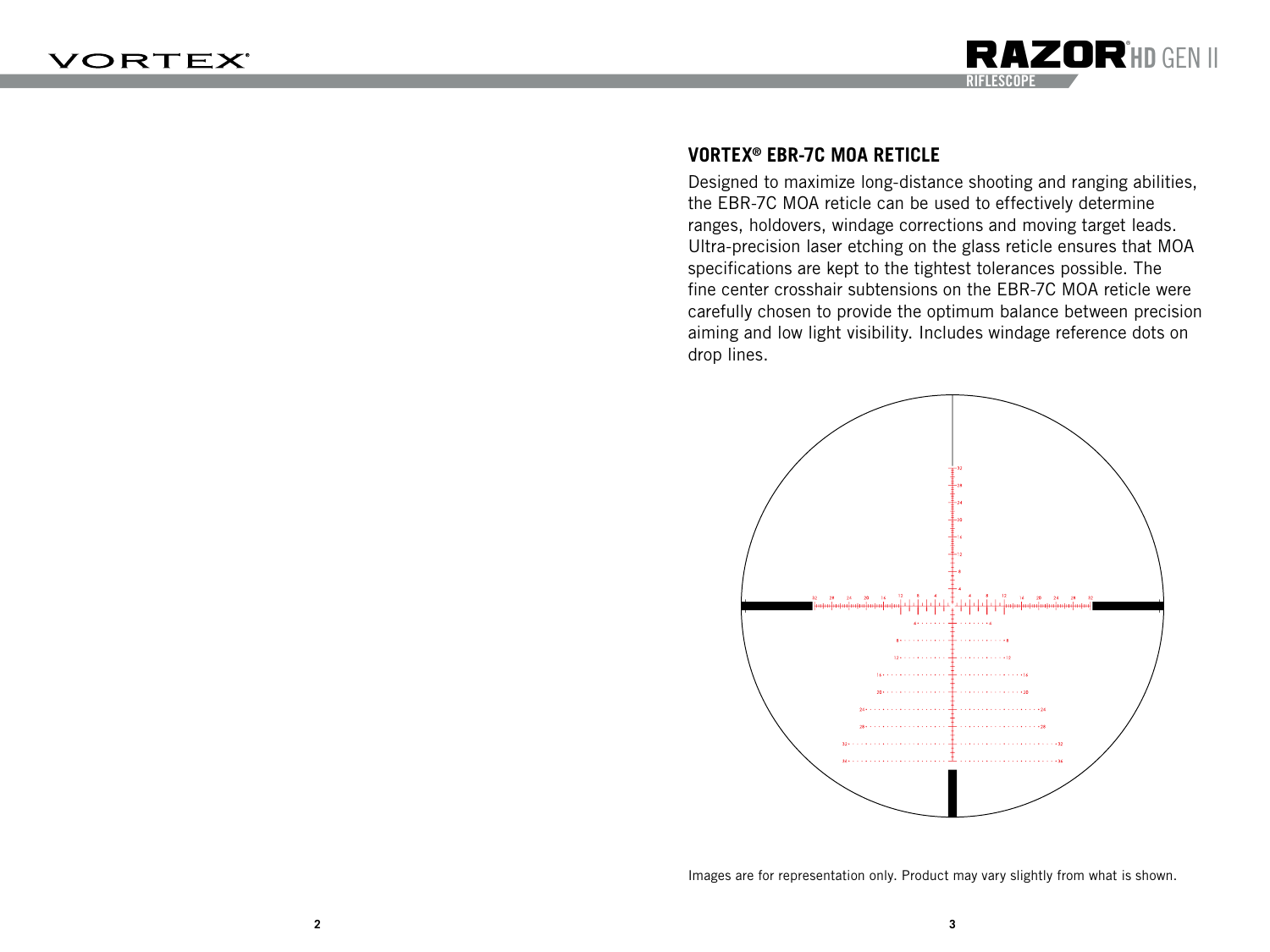

The EBR-7C MOA reticle is based on minute-of-angle (MOA) subtensions. MOA measurements are based on degrees and minutes: 360 degrees in a circle, 60 minutes in a degree for a total of 21,600 minutes. These angular measurements are used to estimate range and correct for bullet trajectory drop in riflescopes.

A minute of angle will subtend 1.05 inches at a distance of 100 yards (29.1 mm at 100 meters). Razor® HD riflescopes with MOA adjustments use .25 minute clicks which subtend .26 inches at 100 yards (7.3 mm at a 100 meters), .52 inches at 200 yards (14.6 mm at 200 meters), .78 inches at 300 yards (21.9 at 300 meters), etc.

#### **Estimating MOA**

Although 1 MOA is very commonly corresponded to 1 inch at 100 yards, this is not quite correct: 1 MOA at 100 yards equals 1.05 inches. Calling 1 MOA an inch per 100 yards may be acceptable at shorter distances, but it will cause a five percent error in ranging and holdover adjustments. This will result in missed shots at longer distances.

#### **FIRST FOCAL PLANE RETICLES**

In first focal plane riflescopes, the listed MOA subtensions of the EBR-7C MOA reticle are valid at all magnification levels. This means the shooter can use the magnification level most appropriate for the situation and still have effective holdover and windage reference marks. This is also extremely valuable in a high-stress situation, as the shooter does not have to remember to set the scope to one particular magnification to get valid holdovers—an action necessary with the more common second focal plane reticles.



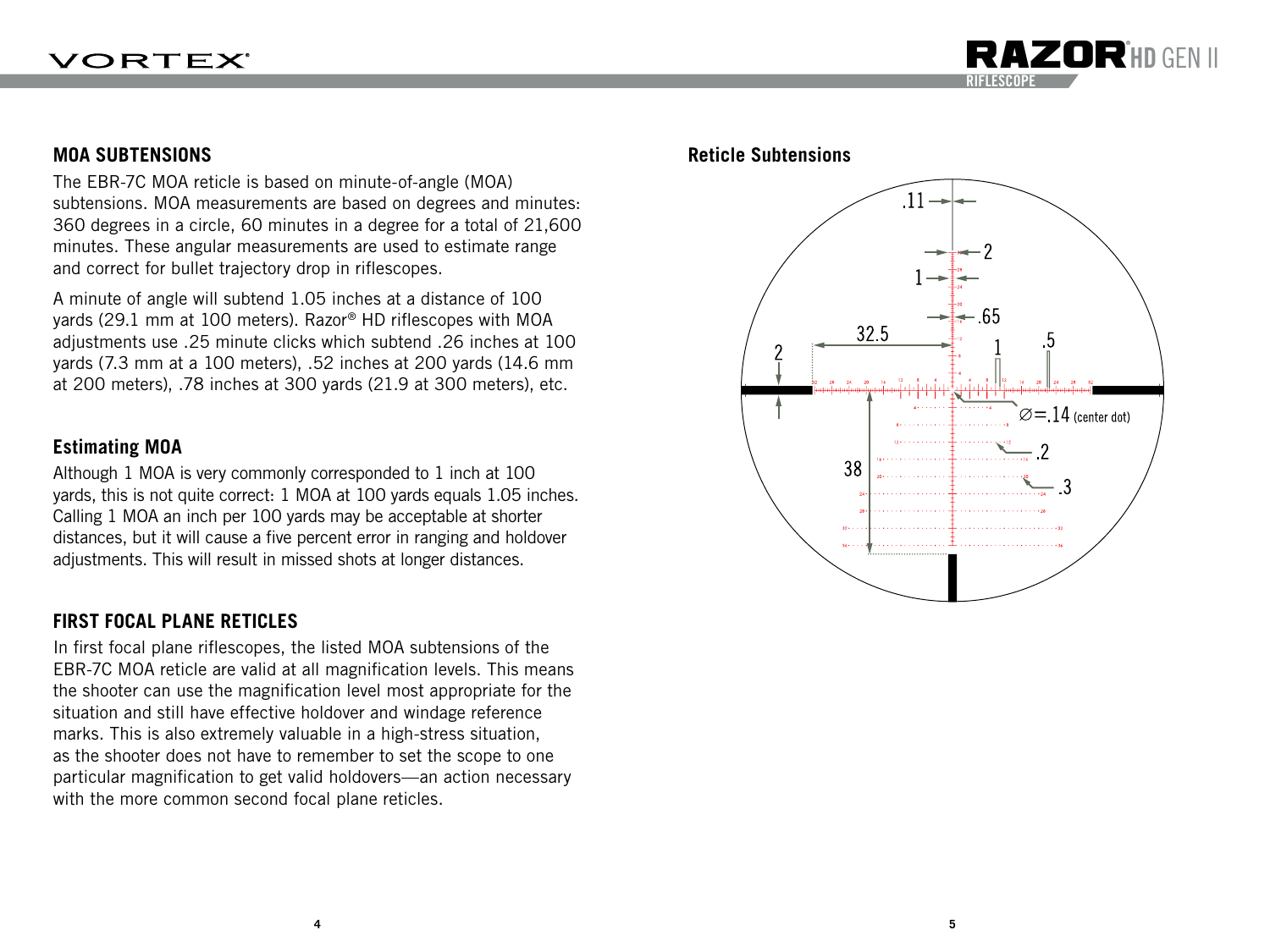## **VORTEX**



#### **RANGING Example**

MOA measurements are very effective for ranging using a simple formula. To use this formula, the shooter needs to know the size of the target or nearby object in inches.

#### **MOA Ranging Formulas**

 $\frac{\text{Target Size (Inches)} \times 95.5}{\text{Measurement MOAs}}$  = Range (Yards)

Target Size  $(CM) \times 34.37$ <br>Measured MOAs = Range (Meters)

Using either the vertical or horizontal MOA scale, place the reticle on a target of known dimensions and read the number of MOAs spanned. You will obtain maximum accuracy in ranging by calculating exact MOA measurements. MOAs should be estimated in 1/4s if possible.

Accurate measuring will depend on a very steady hold. The rifle should be solidly braced using a rest, bipod or sling when measuring. Once you have an accurate MOA reading, use the formula to calculate the distance.

**Note:** In the MOA ranging formula, a shooter may substitute 100 for 95.5 in the interest of speedier calculations. Be aware that this will produce a five percent over-estimation error of the yardage distance obtained.





Ranging a 6-foot target (72 inches) at 12 MOAs yields 573 yards.

$$
\frac{72 \times 95.5}{12 \text{ MOA}} = 573 \text{ Yards}
$$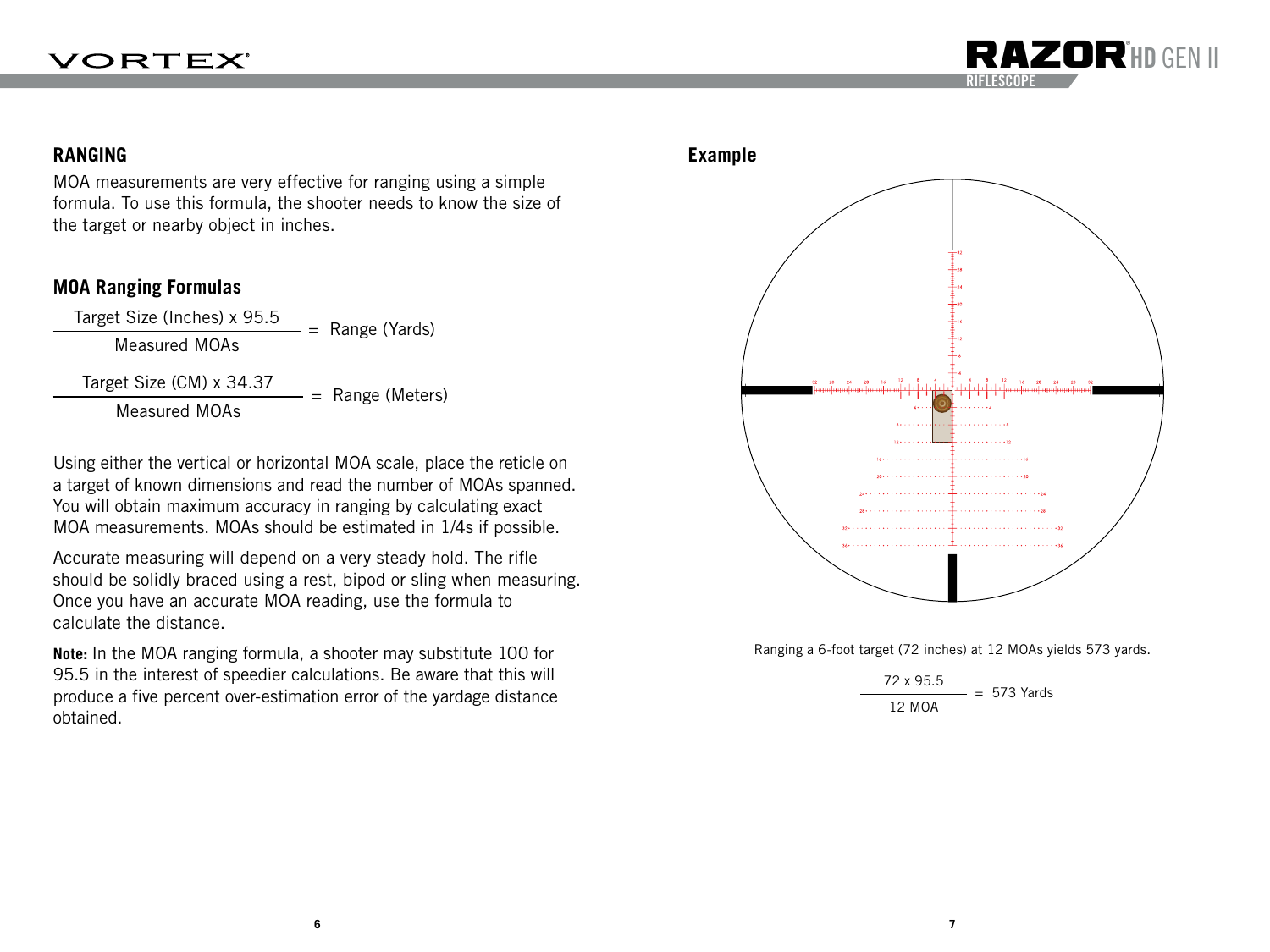

## ELEVATION HOLDOVERS

Once the distance has been calculated using the reticle or a laser rangefinder, the reticle can be used for rapid holdover correction for bullet drop of the cartridge being used. To get the most benefit out of the EBR-7C equipped riflescope, Vortex Optics highly recommends shooters learn their bullet drop numbers in MOAs rather than inches.

Since these reticles are scaled in MOAs, it is an easy job to quickly select the correct drop reference line once the shooter knows the bullet drops and windage/lead corrections in MOAs. If the shooter prefers to dial come ups for bullet drop using the elevation knob, knowing bullet drops in MOAs will allow for much faster adjustments as the MOAs can be quickly read on the elevation knob.

#### **Example**



17.5 MOA reticle holdover at 625 yards. No wind.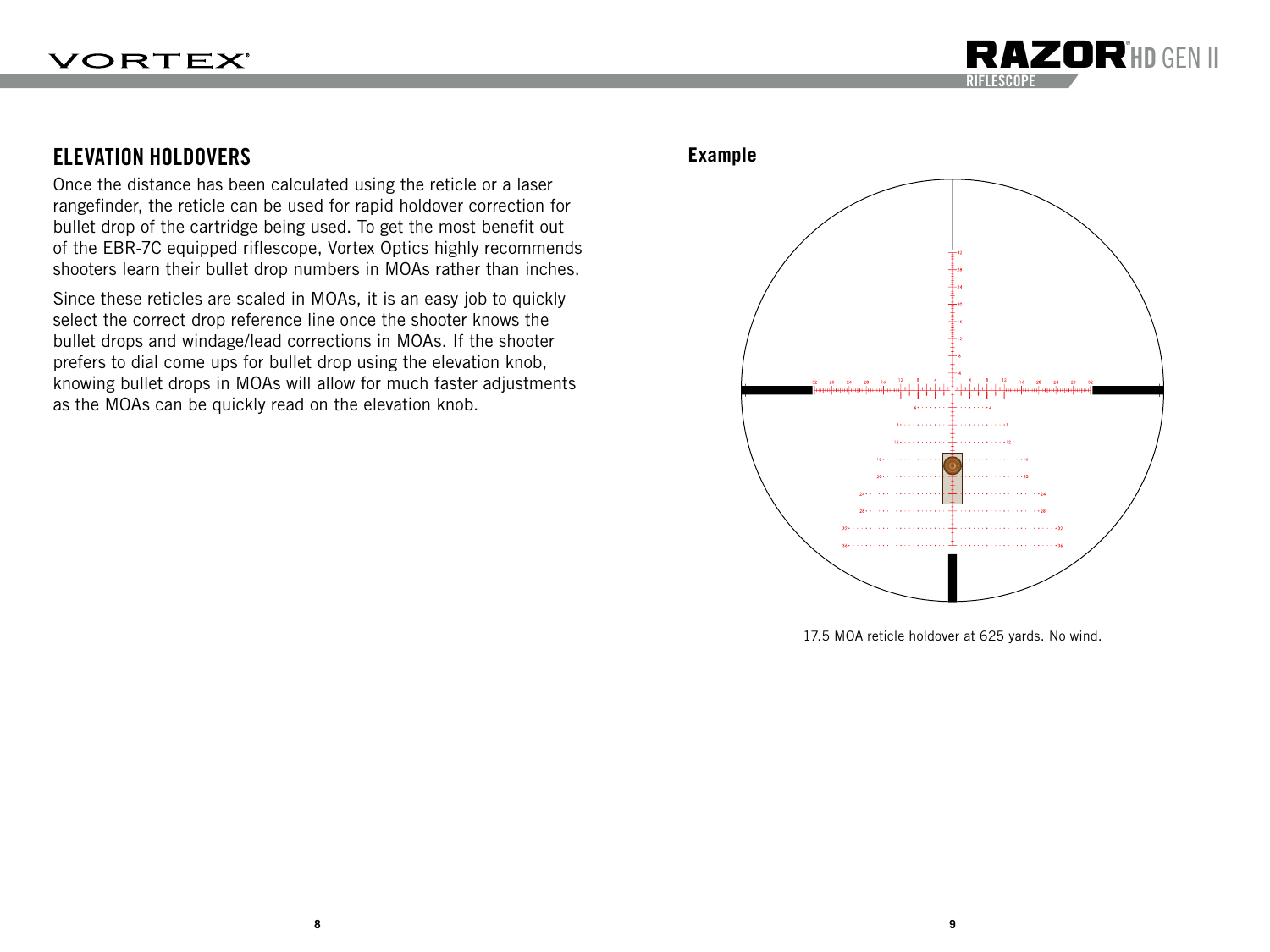

## WINDAGE AND MOVING TARGETS

The EBR-7C MOA reticle is highly effective when used for wind and moving target leads. Using the reticle for effective windage and moving target leads will require thorough knowledge of your weapons system's ballistic performance under varying conditions and experience in reading wind strengths and target speeds. As a bullet drops, it is important for the shooter to learn a particular weapon's windage/moving target corrections in MOAs rather than inches. Always hold the reticle into the wind.

#### **Basic windage correction on center crosshair**

When dialing elevation come ups, the center horizontal crosshair will be used for windage or moving lead corrections.

### Example



3 MOA reticle windage correction at 700 yards in 15 mph crosswind using center crosshair. Elevation adjustment already dialed into the riflescope.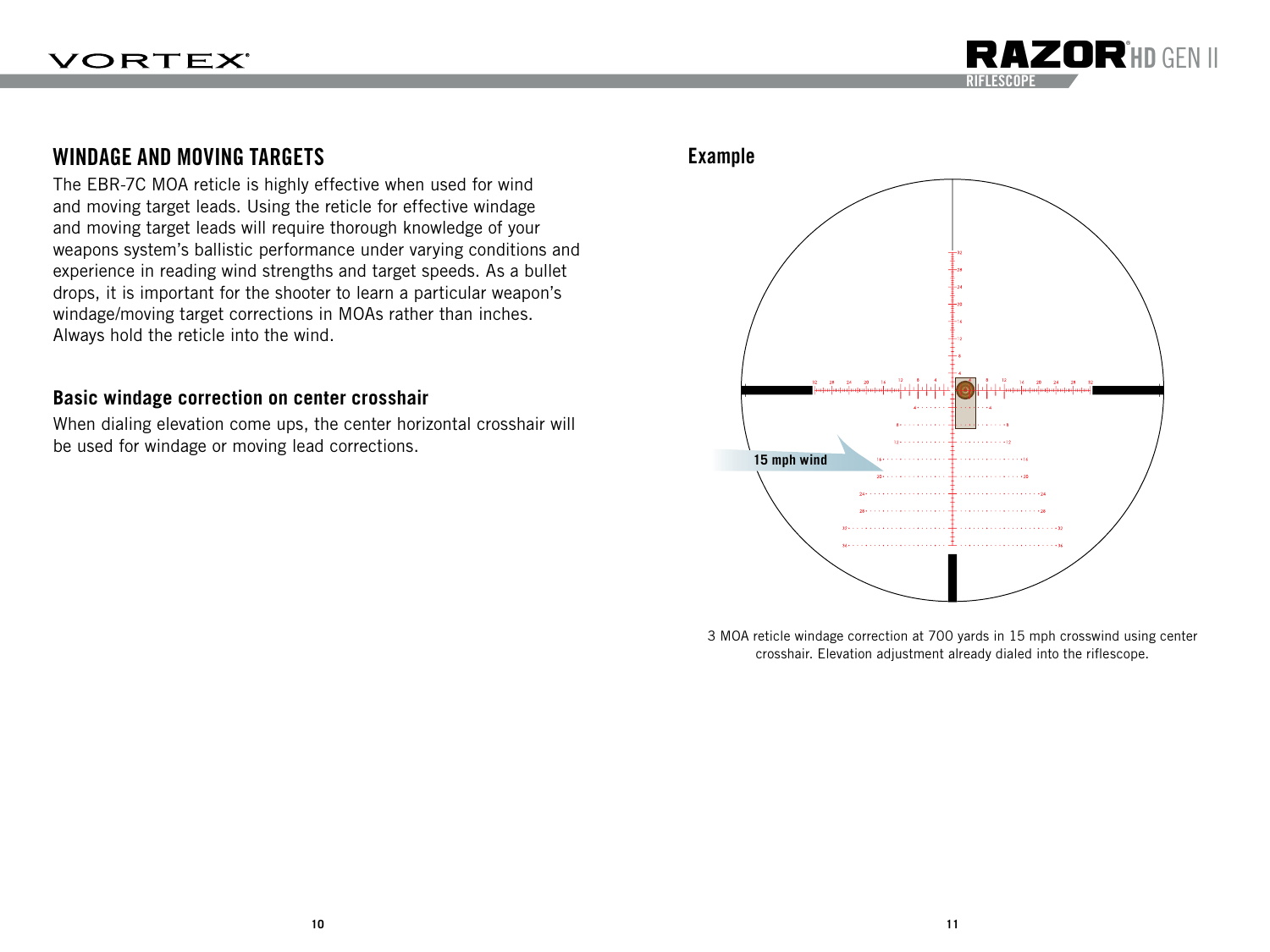

#### **Basic windage correction using drop line on reticle**

When using the reticle for elevation correction rather than dialing, the MOA marks on the center horizontal crosshair can still be used to help visually reference windage corrections. Remember to hold the reticle into the wind.



8 MOA reticle windage correction at 500 yards in 20 mph crosswind using 12 MOA reticle drop line.

#### **Basic moving lead correction**

When estimating moving target leads, the MOA marks on the center horizontal crosshair can be used. Estimating moving leads will require knowing yardage distance, wind speed, moving target speed and total bullet flight times including rifle lock time. Bullet flight times can be roughly calculated based on fps velocities or a ballistic calculator.

**Note:** Correctly estimating moving leads is very difficult and requires considerable practice and knowledge beyond the scope of this manual.



9.4 MOA reticle correction for a target moving at 3 mph at 800 yards. No wind. Total bullet time of flight from trigger pull is 1.5 seconds during which the target travels 6.6 feet. Elevation already dialed into turret.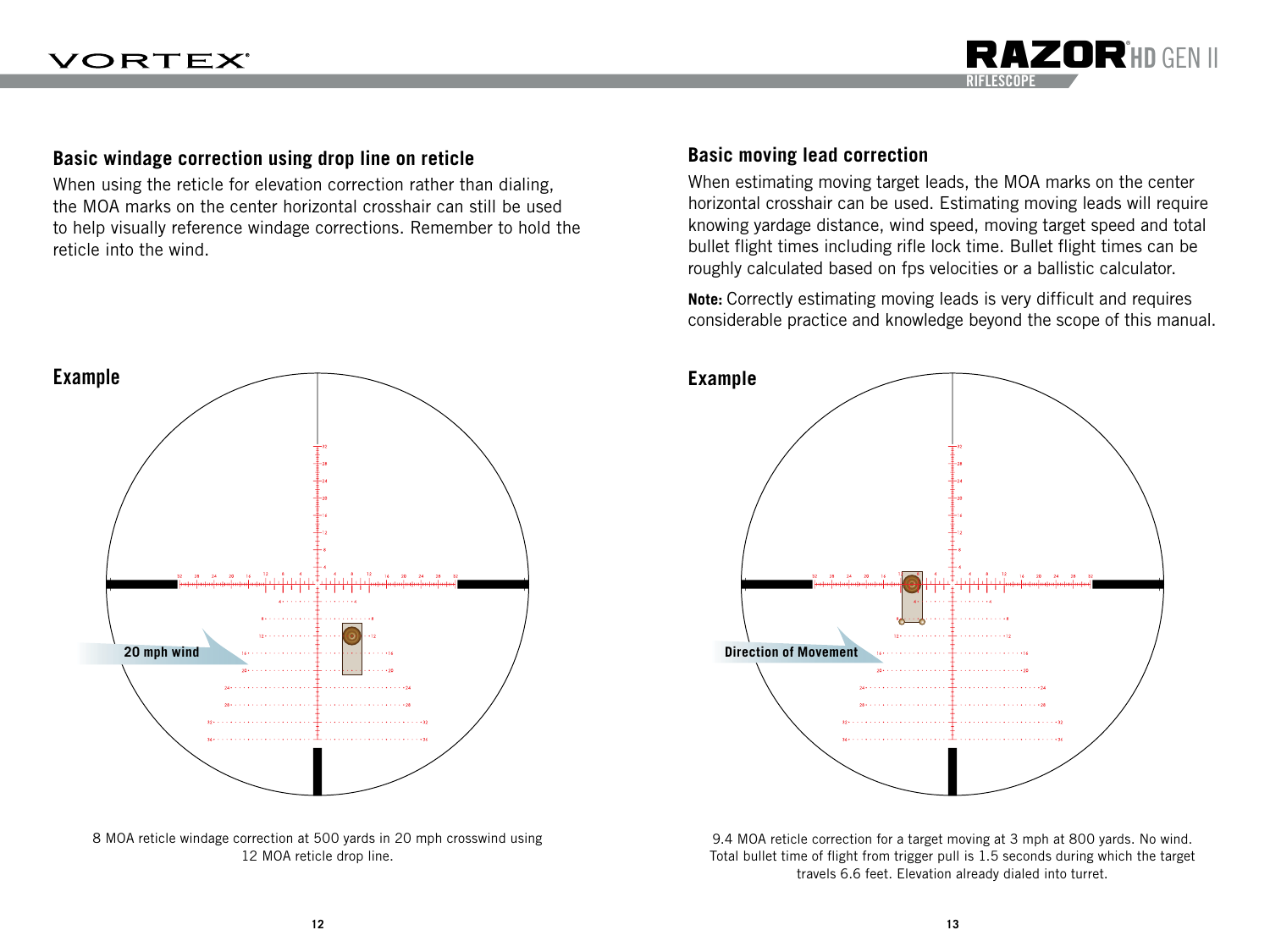



# VIP WARRANTY **OUR UNCONDITIONAL PROMISE TO YOU.**

We promise to repair or replace the product. Absolutely free.

- **Unlimited**
- **Unconditional**
- **Lifetime Warranty**

Learn more at www.VortexOptics.com service@VortexOptics.com • 800-426-0048

*Note: The VIP Warranty does not cover loss, theft, deliberate damage, or cosmetic damage not affecting product performance.*